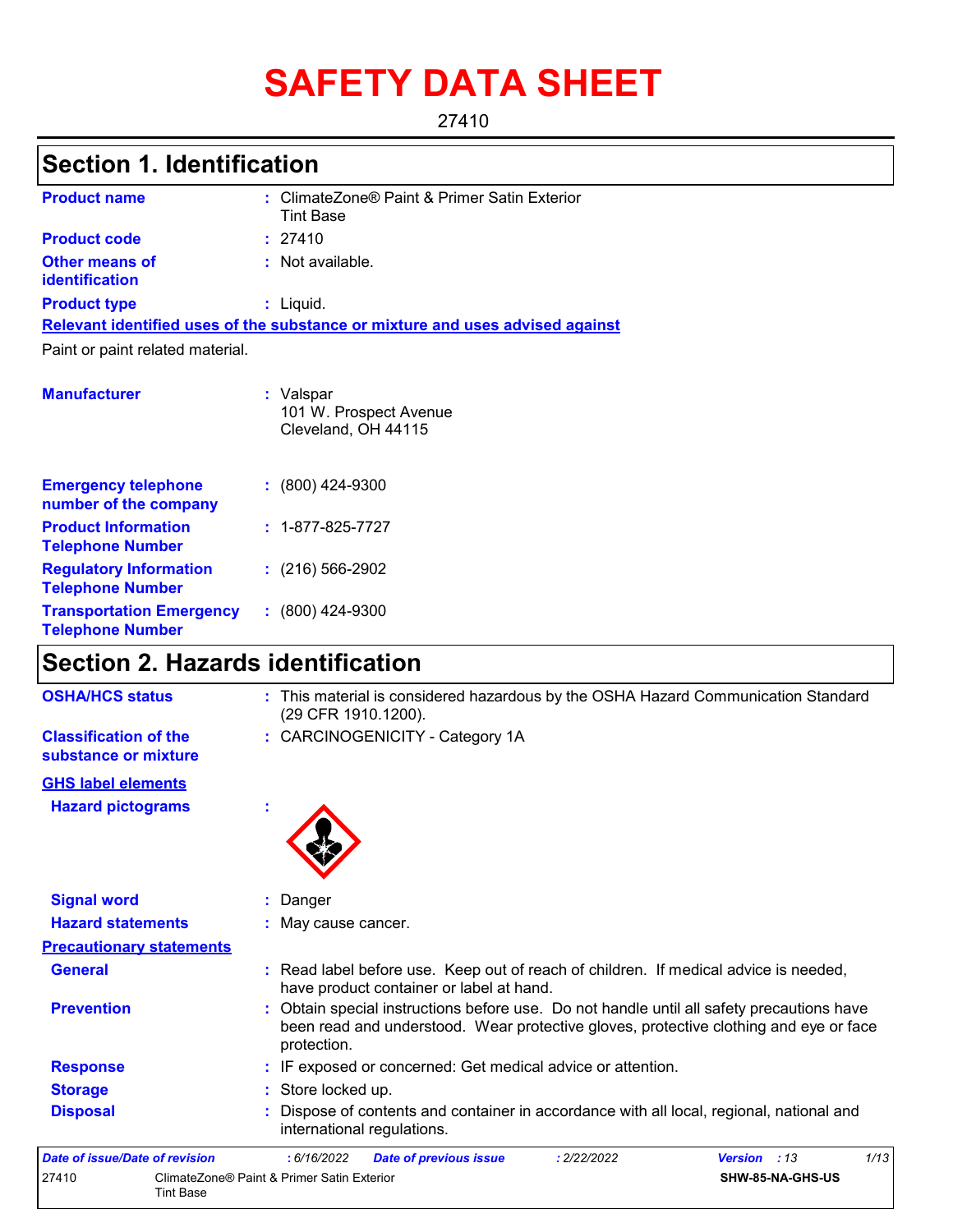### **Section 2. Hazards identification**

| <b>Supplemental label</b><br>elements             | WARNING: This product contains chemicals known to the State of California to cause<br>cancer and birth defects or other reproductive harm. Adequate ventilation required when<br>sanding or abrading the dried film. If Adequate ventilation cannot be provided wear an<br>approved particulate respirator (NIOSH approved). Follow respirator manufacturer's<br>directions for respirator use. DELAYED EFFECTS FROM LONG TERM<br>OVEREXPOSURE. Abrading or sanding of the dry film may release Crystalline Silica<br>which has been shown to cause lung damage and cancer under long term exposure. |
|---------------------------------------------------|------------------------------------------------------------------------------------------------------------------------------------------------------------------------------------------------------------------------------------------------------------------------------------------------------------------------------------------------------------------------------------------------------------------------------------------------------------------------------------------------------------------------------------------------------------------------------------------------------|
|                                                   | Please refer to the SDS for additional information. Keep out of reach of children. Do not<br>transfer contents to other containers for storage.                                                                                                                                                                                                                                                                                                                                                                                                                                                      |
| <b>Hazards not otherwise</b><br><b>classified</b> | : None known.                                                                                                                                                                                                                                                                                                                                                                                                                                                                                                                                                                                        |

### **Section 3. Composition/information on ingredients**

| Substance/mixture                              | : Mixture        |
|------------------------------------------------|------------------|
| <b>Other means of</b><br><i>identification</i> | : Not available. |

#### **CAS number/other identifiers**

| Ingredient name                 | $\%$ by weight | <b>CAS number</b> |
|---------------------------------|----------------|-------------------|
| Titanium Dioxide                | I≥10 - ≤25     | 13463-67-7        |
| l Zinc Oxide                    | 3≥ا            | 1314-13-2         |
| Cristobalite, respirable powder | l≤0.3          | 14464-46-1        |

Any concentration shown as a range is to protect confidentiality or is due to batch variation.

**There are no additional ingredients present which, within the current knowledge of the supplier and in the concentrations applicable, are classified and hence require reporting in this section.**

**Occupational exposure limits, if available, are listed in Section 8.**

### **Section 4. First aid measures**

| <b>Description of necessary first aid measures</b> |                                                                                                                                                                                                                                                                                                                                                                                                                                                                                                                                                                                                                                                                                   |  |  |
|----------------------------------------------------|-----------------------------------------------------------------------------------------------------------------------------------------------------------------------------------------------------------------------------------------------------------------------------------------------------------------------------------------------------------------------------------------------------------------------------------------------------------------------------------------------------------------------------------------------------------------------------------------------------------------------------------------------------------------------------------|--|--|
| Eye contact                                        | : Immediately flush eyes with plenty of water, occasionally lifting the upper and lower<br>eyelids. Check for and remove any contact lenses. Continue to rinse for at least 10<br>minutes. Get medical attention.                                                                                                                                                                                                                                                                                                                                                                                                                                                                 |  |  |
| <b>Inhalation</b>                                  | : Remove victim to fresh air and keep at rest in a position comfortable for breathing. If<br>not breathing, if breathing is irregular or if respiratory arrest occurs, provide artificial<br>respiration or oxygen by trained personnel. It may be dangerous to the person providing<br>aid to give mouth-to-mouth resuscitation. Get medical attention. If unconscious, place<br>in recovery position and get medical attention immediately. Maintain an open airway.<br>Loosen tight clothing such as a collar, tie, belt or waistband.                                                                                                                                         |  |  |
| <b>Skin contact</b>                                | : Flush contaminated skin with plenty of water. Remove contaminated clothing and<br>shoes. Wash contaminated clothing thoroughly with water before removing it, or wear<br>gloves. Continue to rinse for at least 10 minutes. Get medical attention. Wash clothing<br>before reuse. Clean shoes thoroughly before reuse.                                                                                                                                                                                                                                                                                                                                                          |  |  |
| <b>Ingestion</b>                                   | : Wash out mouth with water. Remove dentures if any. If material has been swallowed<br>and the exposed person is conscious, give small quantities of water to drink. Stop if the<br>exposed person feels sick as vomiting may be dangerous. Do not induce vomiting<br>unless directed to do so by medical personnel. If vomiting occurs, the head should be<br>kept low so that vomit does not enter the lungs. Get medical attention. Never give<br>anything by mouth to an unconscious person. If unconscious, place in recovery position<br>and get medical attention immediately. Maintain an open airway. Loosen tight clothing<br>such as a collar, tie, belt or waistband. |  |  |

#### **Most important symptoms/effects, acute and delayed**

| Date of issue/Date of revision |                                                         | :6/16/2022 | <b>Date of previous issue</b> | : 2/22/2022 | <b>Version</b> : 13 |                  | 2/13 |
|--------------------------------|---------------------------------------------------------|------------|-------------------------------|-------------|---------------------|------------------|------|
| 27410                          | ClimateZone® Paint & Primer Satin Exterior<br>Tint Base |            |                               |             |                     | SHW-85-NA-GHS-US |      |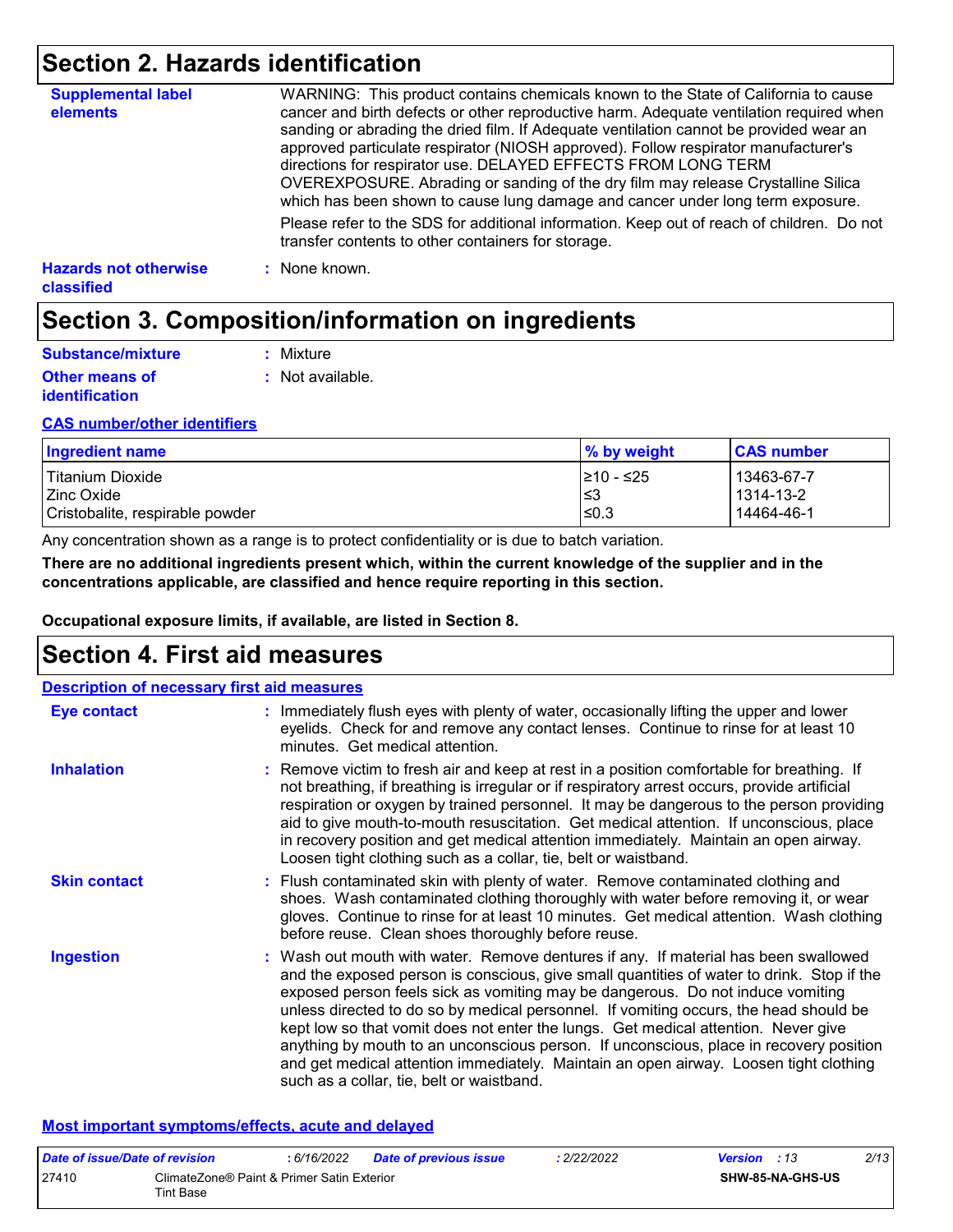### **Section 4. First aid measures**

| : No known significant effects or critical hazards.                                                                                                                                                                                                                                                                                                                                                             |
|-----------------------------------------------------------------------------------------------------------------------------------------------------------------------------------------------------------------------------------------------------------------------------------------------------------------------------------------------------------------------------------------------------------------|
| : No known significant effects or critical hazards.                                                                                                                                                                                                                                                                                                                                                             |
| : No known significant effects or critical hazards.                                                                                                                                                                                                                                                                                                                                                             |
| : No known significant effects or critical hazards.                                                                                                                                                                                                                                                                                                                                                             |
| <b>Over-exposure signs/symptoms</b>                                                                                                                                                                                                                                                                                                                                                                             |
| : No specific data.                                                                                                                                                                                                                                                                                                                                                                                             |
| : No specific data.                                                                                                                                                                                                                                                                                                                                                                                             |
| : No specific data.                                                                                                                                                                                                                                                                                                                                                                                             |
| : No specific data.                                                                                                                                                                                                                                                                                                                                                                                             |
| Indication of immediate medical attention and special treatment needed, if necessary                                                                                                                                                                                                                                                                                                                            |
| : Treat symptomatically. Contact poison treatment specialist immediately if large<br>quantities have been ingested or inhaled.                                                                                                                                                                                                                                                                                  |
| : No specific treatment.                                                                                                                                                                                                                                                                                                                                                                                        |
| : No action shall be taken involving any personal risk or without suitable training. If it is<br>suspected that fumes are still present, the rescuer should wear an appropriate mask or<br>self-contained breathing apparatus. It may be dangerous to the person providing aid to<br>give mouth-to-mouth resuscitation. Wash contaminated clothing thoroughly with water<br>before removing it, or wear gloves. |
|                                                                                                                                                                                                                                                                                                                                                                                                                 |

**See toxicological information (Section 11)**

### **Section 5. Fire-fighting measures**

| <b>Extinguishing media</b>                               |                                                                                                                                                                                                     |
|----------------------------------------------------------|-----------------------------------------------------------------------------------------------------------------------------------------------------------------------------------------------------|
| <b>Suitable extinguishing</b><br>media                   | : Use an extinguishing agent suitable for the surrounding fire.                                                                                                                                     |
| <b>Unsuitable extinguishing</b><br>media                 | : None known.                                                                                                                                                                                       |
| <b>Specific hazards arising</b><br>from the chemical     | : In a fire or if heated, a pressure increase will occur and the container may burst.                                                                                                               |
| <b>Hazardous thermal</b><br>decomposition products       | Decomposition products may include the following materials:<br>carbon dioxide<br>carbon monoxide<br>metal oxide/oxides                                                                              |
| <b>Special protective actions</b><br>for fire-fighters   | : Promptly isolate the scene by removing all persons from the vicinity of the incident if<br>there is a fire. No action shall be taken involving any personal risk or without suitable<br>training. |
| <b>Special protective</b><br>equipment for fire-fighters | Fire-fighters should wear appropriate protective equipment and self-contained breathing<br>apparatus (SCBA) with a full face-piece operated in positive pressure mode.                              |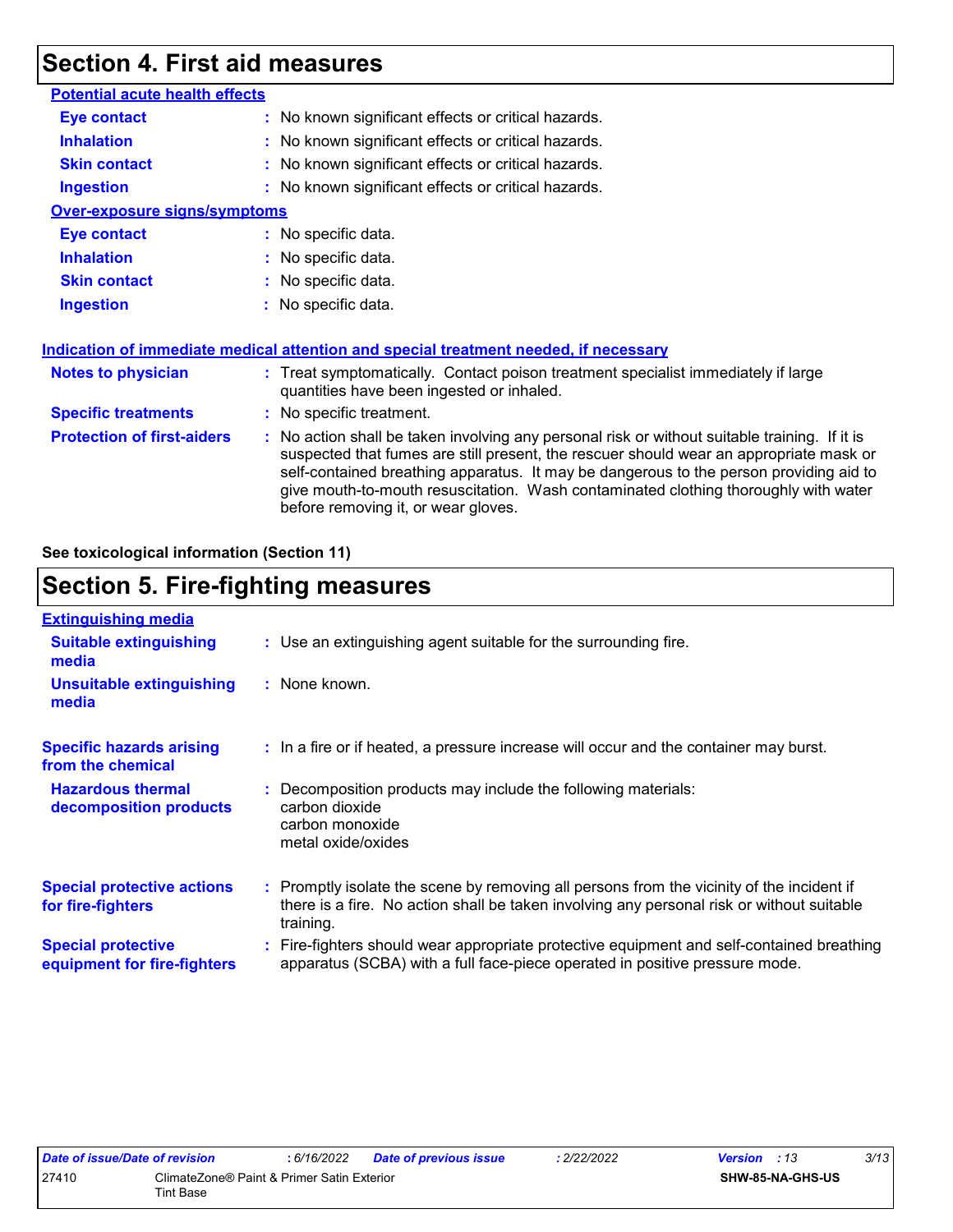# **Section 6. Accidental release measures**

|                                                              | <b>Personal precautions, protective equipment and emergency procedures</b>                                                                                                                                                                                                                                                                                                                                                                                                                                                                                                                                                                                                                                   |
|--------------------------------------------------------------|--------------------------------------------------------------------------------------------------------------------------------------------------------------------------------------------------------------------------------------------------------------------------------------------------------------------------------------------------------------------------------------------------------------------------------------------------------------------------------------------------------------------------------------------------------------------------------------------------------------------------------------------------------------------------------------------------------------|
| For non-emergency<br>personnel                               | : No action shall be taken involving any personal risk or without suitable training.<br>Evacuate surrounding areas. Keep unnecessary and unprotected personnel from<br>entering. Do not touch or walk through spilled material. Avoid breathing vapor or mist.<br>Provide adequate ventilation. Wear appropriate respirator when ventilation is<br>inadequate. Put on appropriate personal protective equipment.                                                                                                                                                                                                                                                                                             |
| For emergency responders                                     | : If specialized clothing is required to deal with the spillage, take note of any information in<br>Section 8 on suitable and unsuitable materials. See also the information in "For non-<br>emergency personnel".                                                                                                                                                                                                                                                                                                                                                                                                                                                                                           |
| <b>Environmental precautions</b>                             | : Avoid dispersal of spilled material and runoff and contact with soil, waterways, drains<br>and sewers. Inform the relevant authorities if the product has caused environmental<br>pollution (sewers, waterways, soil or air).                                                                                                                                                                                                                                                                                                                                                                                                                                                                              |
| <b>Methods and materials for containment and cleaning up</b> |                                                                                                                                                                                                                                                                                                                                                                                                                                                                                                                                                                                                                                                                                                              |
| <b>Small spill</b>                                           | : Stop leak if without risk. Move containers from spill area. Dilute with water and mop up<br>if water-soluble. Alternatively, or if water-insoluble, absorb with an inert dry material and<br>place in an appropriate waste disposal container. Dispose of via a licensed waste<br>disposal contractor.                                                                                                                                                                                                                                                                                                                                                                                                     |
| <b>Large spill</b>                                           | : Stop leak if without risk. Move containers from spill area. Approach release from<br>upwind. Prevent entry into sewers, water courses, basements or confined areas. Wash<br>spillages into an effluent treatment plant or proceed as follows. Contain and collect<br>spillage with non-combustible, absorbent material e.g. sand, earth, vermiculite or<br>diatomaceous earth and place in container for disposal according to local regulations<br>(see Section 13). Dispose of via a licensed waste disposal contractor. Contaminated<br>absorbent material may pose the same hazard as the spilled product. Note: see<br>Section 1 for emergency contact information and Section 13 for waste disposal. |

# **Section 7. Handling and storage**

#### **Precautions for safe handling**

| <b>Protective measures</b>                                                       | : Put on appropriate personal protective equipment (see Section 8). Avoid exposure -<br>obtain special instructions before use. Do not handle until all safety precautions have<br>been read and understood. Do not get in eyes or on skin or clothing. Do not ingest.<br>Avoid breathing vapor or mist. If during normal use the material presents a respiratory<br>hazard, use only with adequate ventilation or wear appropriate respirator. Keep in the<br>original container or an approved alternative made from a compatible material, kept<br>tightly closed when not in use. Empty containers retain product residue and can be<br>hazardous. Do not reuse container. |
|----------------------------------------------------------------------------------|--------------------------------------------------------------------------------------------------------------------------------------------------------------------------------------------------------------------------------------------------------------------------------------------------------------------------------------------------------------------------------------------------------------------------------------------------------------------------------------------------------------------------------------------------------------------------------------------------------------------------------------------------------------------------------|
| <b>Advice on general</b><br>occupational hygiene                                 | : Eating, drinking and smoking should be prohibited in areas where this material is<br>handled, stored and processed. Workers should wash hands and face before eating,<br>drinking and smoking. Remove contaminated clothing and protective equipment before<br>entering eating areas. See also Section 8 for additional information on hygiene<br>measures.                                                                                                                                                                                                                                                                                                                  |
| <b>Conditions for safe storage,</b><br>including any<br><b>incompatibilities</b> | : Store in accordance with local regulations. Store in original container protected from<br>direct sunlight in a dry, cool and well-ventilated area, away from incompatible materials<br>(see Section 10) and food and drink. Store locked up. Keep container tightly closed<br>and sealed until ready for use. Containers that have been opened must be carefully<br>resealed and kept upright to prevent leakage. Do not store in unlabeled containers.<br>Use appropriate containment to avoid environmental contamination. See Section 10 for<br>incompatible materials before handling or use.                                                                            |

| Date of issue/Date of revision |                                                         | 6/16/2022 | <b>Date of previous issue</b> | 2/22/2022 | <b>Version</b> : 13 | 4/13             |  |
|--------------------------------|---------------------------------------------------------|-----------|-------------------------------|-----------|---------------------|------------------|--|
| 27410                          | ClimateZone® Paint & Primer Satin Exterior<br>Tint Base |           |                               |           |                     | SHW-85-NA-GHS-US |  |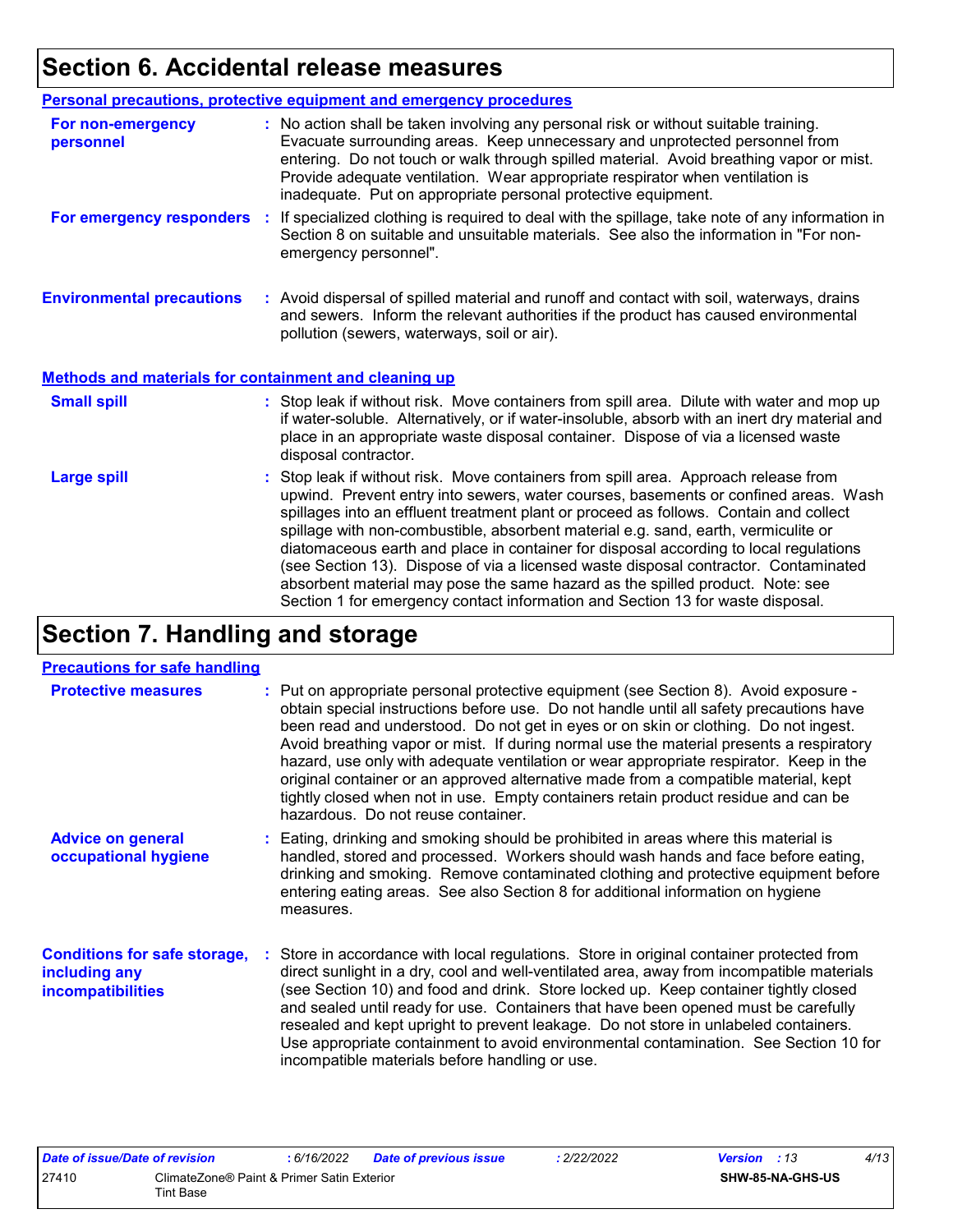# **Section 8. Exposure controls/personal protection**

#### **Control parameters**

**Occupational exposure limits (OSHA United States)**

| <b>Ingredient name</b>          | CAS#       | <b>Exposure limits</b>                                                                                                                                                                                                                                                                                                                                                                                                                                                                                                                                                                       |
|---------------------------------|------------|----------------------------------------------------------------------------------------------------------------------------------------------------------------------------------------------------------------------------------------------------------------------------------------------------------------------------------------------------------------------------------------------------------------------------------------------------------------------------------------------------------------------------------------------------------------------------------------------|
| <b>Titanium Dioxide</b>         | 13463-67-7 | ACGIH TLV (United States, 1/2021).<br>TWA: 10 mg/m <sup>3</sup> 8 hours.<br>OSHA PEL (United States, 5/2018).<br>TWA: 15 mg/m <sup>3</sup> 8 hours. Form: Total dust                                                                                                                                                                                                                                                                                                                                                                                                                         |
| Zinc Oxide                      | 1314-13-2  | NIOSH REL (United States, 10/2020).<br>CEIL: 15 mg/m <sup>3</sup> Form: Dust<br>TWA: 5 mg/m <sup>3</sup> 10 hours. Form: Dust and<br>fumes<br>STEL: 10 mg/m <sup>3</sup> 15 minutes. Form: Fume<br>OSHA PEL (United States, 5/2018).<br>TWA: 5 mg/m <sup>3</sup> 8 hours. Form: Fume<br>TWA: 5 mg/m <sup>3</sup> 8 hours. Form: Respirable<br>fraction<br>TWA: 15 mg/m <sup>3</sup> 8 hours. Form: Total dust<br>ACGIH TLV (United States, 1/2021).<br>TWA: 2 mg/m <sup>3</sup> 8 hours. Form: Respirable<br>fraction<br>STEL: 10 mg/m <sup>3</sup> 15 minutes. Form:<br>Respirable fraction |
| Cristobalite, respirable powder | 14464-46-1 | OSHA PEL Z3 (United States, 6/2016).<br>TWA: 250 mppcf / 2 x (%SiO2+5) 8 hours.<br>Form: Respirable<br>TWA: 10 mg/m <sup>3</sup> / 2 x (%SiO2+2) 8 hours.<br>Form: Respirable<br>TWA: 30 mg/m <sup>3</sup> / 2 x (%SiO2+2) 8 hours.<br>Form: Total dust<br>OSHA PEL (United States, 5/2018).<br>TWA: 50 µg/m <sup>3</sup> 8 hours. Form: Respirable<br>dust<br>ACGIH TLV (United States, 1/2021).<br>TWA: 0.025 mg/m <sup>3</sup> 8 hours. Form:<br>Respirable fraction<br>NIOSH REL (United States, 10/2020).<br>TWA: 0.05 mg/m <sup>3</sup> 10 hours. Form: respirable<br>dust             |

### **Occupational exposure limits (Canada)**

| <b>Ingredient name</b>         | CAS#                                       |                               | <b>Exposure limits</b>                                                                                                                                                                                                                                                                                                                                                                                                                                                                                                                                                 |      |  |  |
|--------------------------------|--------------------------------------------|-------------------------------|------------------------------------------------------------------------------------------------------------------------------------------------------------------------------------------------------------------------------------------------------------------------------------------------------------------------------------------------------------------------------------------------------------------------------------------------------------------------------------------------------------------------------------------------------------------------|------|--|--|
| Titanium dioxide               |                                            | 13463-67-7                    | <b>CA British Columbia Provincial (Canada,</b><br>$6/2021$ ).<br>TWA: 10 mg/m <sup>3</sup> 8 hours. Form: Total dust<br>TWA: 3 mg/m <sup>3</sup> 8 hours. Form: respirable<br>fraction<br>CA Quebec Provincial (Canada, 6/2021).<br>TWAEV: 10 mg/m <sup>3</sup> 8 hours. Form: Total dust.<br>CA Alberta Provincial (Canada, 6/2018).<br>8 hrs OEL: 10 mg/m <sup>3</sup> 8 hours.<br>CA Ontario Provincial (Canada, 6/2019).<br>TWA: 10 mg/m <sup>3</sup> 8 hours.<br><b>CA Saskatchewan Provincial (Canada,</b><br>7/2013).<br>STEL: 20 mg/m <sup>3</sup> 15 minutes. |      |  |  |
| Date of issue/Date of revision | : 6/16/2022                                | <b>Date of previous issue</b> | : 2/22/2022<br><b>Version</b> : 13                                                                                                                                                                                                                                                                                                                                                                                                                                                                                                                                     | 5/13 |  |  |
| 27410<br><b>Tint Base</b>      | ClimateZone® Paint & Primer Satin Exterior |                               | SHW-85-NA-GHS-US                                                                                                                                                                                                                                                                                                                                                                                                                                                                                                                                                       |      |  |  |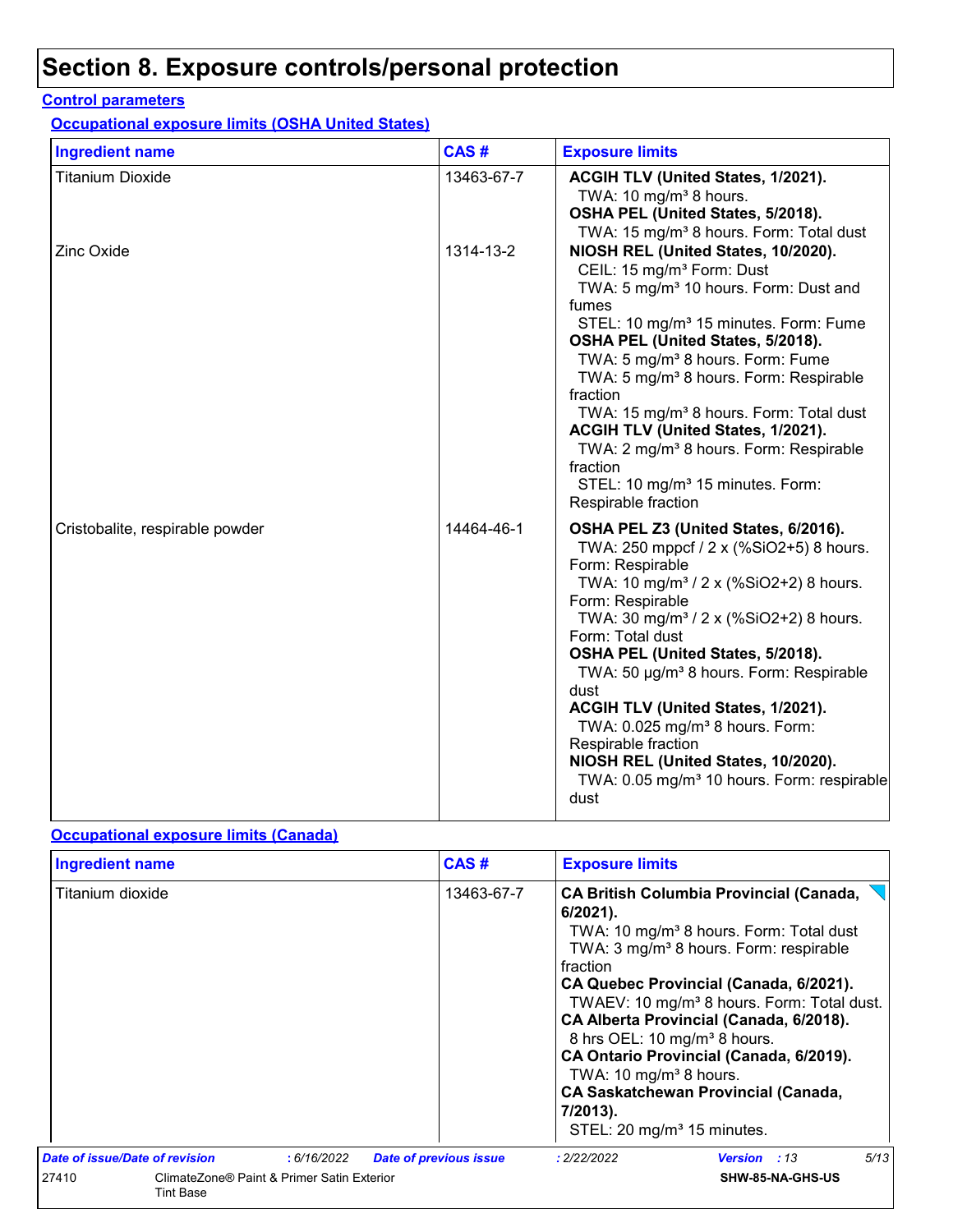# **Section 8. Exposure controls/personal protection**

|                   |            | TWA: 10 mg/m <sup>3</sup> 8 hours.                                                                                                                                                                                                                                                                                                                                                                                                                                                                                                                                                                                                                                                                                                                                                                                                                                                                                                                                 |
|-------------------|------------|--------------------------------------------------------------------------------------------------------------------------------------------------------------------------------------------------------------------------------------------------------------------------------------------------------------------------------------------------------------------------------------------------------------------------------------------------------------------------------------------------------------------------------------------------------------------------------------------------------------------------------------------------------------------------------------------------------------------------------------------------------------------------------------------------------------------------------------------------------------------------------------------------------------------------------------------------------------------|
| <b>Zinc Oxide</b> | 1314-13-2  | CA Alberta Provincial (Canada, 6/2018).<br>8 hrs OEL: 2 mg/m <sup>3</sup> 8 hours. Form:<br>Respirable<br>15 min OEL: 10 mg/m <sup>3</sup> 15 minutes. Form:<br>Respirable<br><b>CA British Columbia Provincial (Canada,</b><br>6/2021).<br>TWA: 2 mg/m <sup>3</sup> 8 hours. Form: Respirable<br>STEL: 10 mg/m <sup>3</sup> 15 minutes. Form:<br>Respirable<br>CA Quebec Provincial (Canada, 6/2021).<br>TWAEV: 2 mg/m <sup>3</sup> 8 hours. Form: Respirable<br>dust.<br>STEV: 10 mg/m <sup>3</sup> 15 minutes. Form:<br>Respirable dust.<br>CA Ontario Provincial (Canada, 6/2019).<br>TWA: 2 mg/m <sup>3</sup> 8 hours. Form: Respirable<br>particulate matter.<br>STEL: 10 mg/m <sup>3</sup> 15 minutes. Form:<br>Respirable particulate matter.<br><b>CA Saskatchewan Provincial (Canada,</b><br>7/2013).<br>STEL: 10 mg/m <sup>3</sup> 15 minutes. Form:<br>respirable dust and fume<br>TWA: 2 mg/m <sup>3</sup> 8 hours. Form: respirable<br>dust and fume |
| Cristobalite      | 14464-46-1 | <b>CA British Columbia Provincial (Canada,</b><br>6/2021).<br>TWA: 0.025 mg/m <sup>3</sup> 8 hours. Form:<br>Respirable<br>CA Quebec Provincial (Canada, 6/2021).<br>TWAEV: 0.05 mg/m <sup>3</sup> 8 hours. Form:<br>Respirable dust.<br>CA Alberta Provincial (Canada, 6/2018).<br>8 hrs OEL: 0.025 mg/m <sup>3</sup> 8 hours. Form:<br>Respirable particulate<br>CA Ontario Provincial (Canada, 6/2019).<br>TWA: 0.05 mg/m <sup>3</sup> 8 hours. Form: Respirable<br>particulate matter.<br><b>CA Saskatchewan Provincial (Canada,</b><br>7/2013).<br>TWA: 0.05 mg/m <sup>3</sup> 8 hours. Form: respirable<br>fraction                                                                                                                                                                                                                                                                                                                                          |

### **Occupational exposure limits (Mexico)**

|              | CAS#      | <b>Exposure limits</b>                                                                                                                                                         |
|--------------|-----------|--------------------------------------------------------------------------------------------------------------------------------------------------------------------------------|
| l Zinc Oxide | 1314-13-2 | NOM-010-STPS-2014 (Mexico, 4/2016).<br>TWA: 2 mg/m <sup>3</sup> 8 hours. Form: Respirable<br>I fraction<br>STEL: 10 mg/m <sup>3</sup> 15 minutes. Form:<br>Respirable fraction |

| Date of issue/Date of revision |                                                         | : 6/16/2022 | Date of previous issue | : 2/22/2022 | <b>Version</b> : 13 |                         | 6/13 |
|--------------------------------|---------------------------------------------------------|-------------|------------------------|-------------|---------------------|-------------------------|------|
| 27410                          | ClimateZone® Paint & Primer Satin Exterior<br>Tint Base |             |                        |             |                     | <b>SHW-85-NA-GHS-US</b> |      |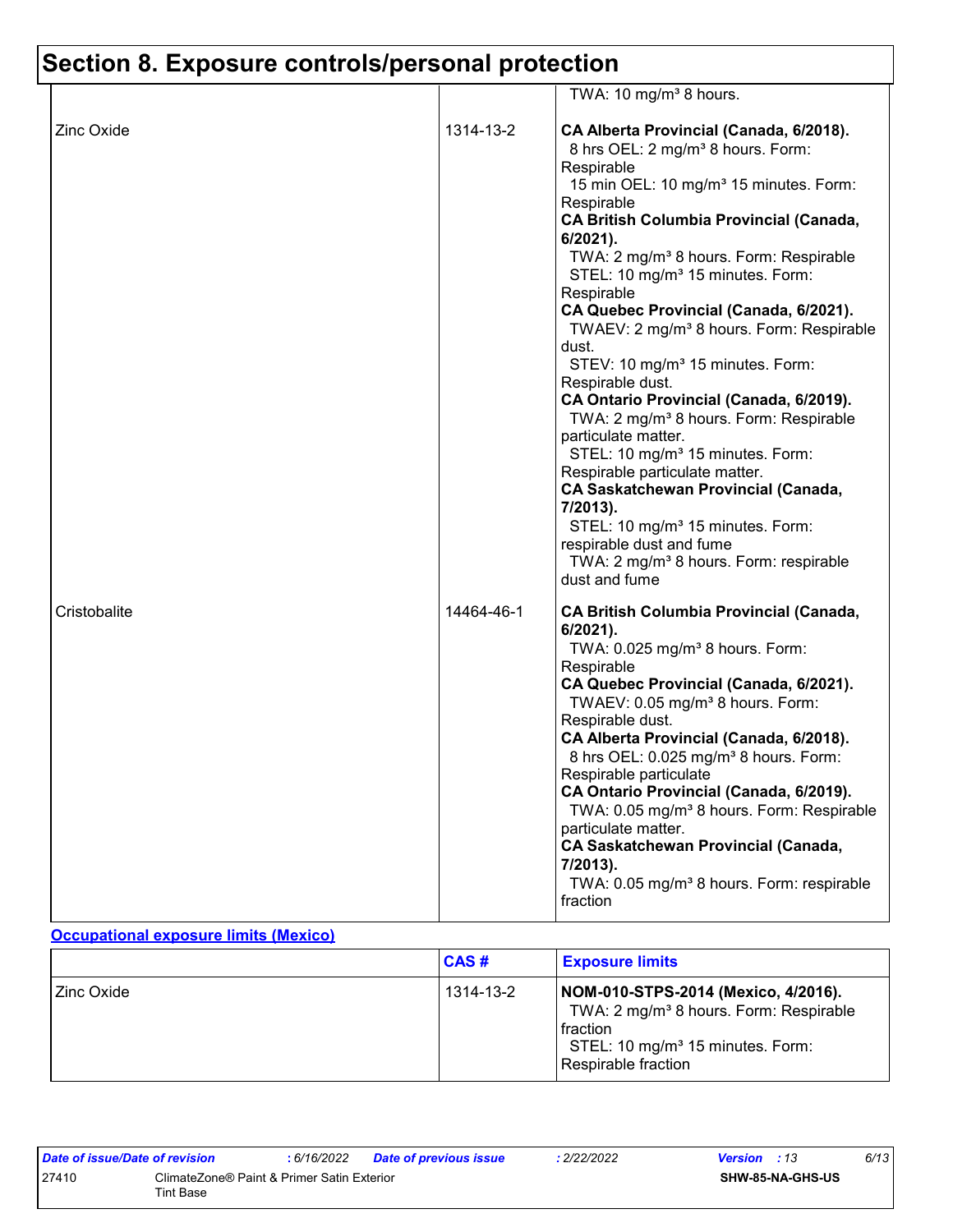# **Section 8. Exposure controls/personal protection**

| <b>Appropriate engineering</b><br><b>controls</b> | : If user operations generate dust, fumes, gas, vapor or mist, use process enclosures,<br>local exhaust ventilation or other engineering controls to keep worker exposure to<br>airborne contaminants below any recommended or statutory limits.                                                                                                                                                                                                                                                                                                                                                                     |
|---------------------------------------------------|----------------------------------------------------------------------------------------------------------------------------------------------------------------------------------------------------------------------------------------------------------------------------------------------------------------------------------------------------------------------------------------------------------------------------------------------------------------------------------------------------------------------------------------------------------------------------------------------------------------------|
| <b>Environmental exposure</b><br><b>controls</b>  | Emissions from ventilation or work process equipment should be checked to ensure<br>they comply with the requirements of environmental protection legislation. In some<br>cases, fume scrubbers, filters or engineering modifications to the process equipment<br>will be necessary to reduce emissions to acceptable levels.                                                                                                                                                                                                                                                                                        |
| <b>Individual protection measures</b>             |                                                                                                                                                                                                                                                                                                                                                                                                                                                                                                                                                                                                                      |
| <b>Hygiene measures</b>                           | Wash hands, forearms and face thoroughly after handling chemical products, before<br>eating, smoking and using the lavatory and at the end of the working period.<br>Appropriate techniques should be used to remove potentially contaminated clothing.<br>Wash contaminated clothing before reusing. Ensure that eyewash stations and safety<br>showers are close to the workstation location.                                                                                                                                                                                                                      |
| <b>Eye/face protection</b>                        | Safety eyewear complying with an approved standard should be used when a risk<br>assessment indicates this is necessary to avoid exposure to liquid splashes, mists,<br>gases or dusts. If contact is possible, the following protection should be worn, unless<br>the assessment indicates a higher degree of protection: safety glasses with side-<br>shields.                                                                                                                                                                                                                                                     |
| <b>Skin protection</b>                            |                                                                                                                                                                                                                                                                                                                                                                                                                                                                                                                                                                                                                      |
| <b>Hand protection</b>                            | Chemical-resistant, impervious gloves complying with an approved standard should be<br>worn at all times when handling chemical products if a risk assessment indicates this is<br>necessary. Considering the parameters specified by the glove manufacturer, check<br>during use that the gloves are still retaining their protective properties. It should be<br>noted that the time to breakthrough for any glove material may be different for different<br>glove manufacturers. In the case of mixtures, consisting of several substances, the<br>protection time of the gloves cannot be accurately estimated. |
| <b>Body protection</b>                            | Personal protective equipment for the body should be selected based on the task being<br>performed and the risks involved and should be approved by a specialist before<br>handling this product.                                                                                                                                                                                                                                                                                                                                                                                                                    |
| <b>Other skin protection</b>                      | Appropriate footwear and any additional skin protection measures should be selected<br>based on the task being performed and the risks involved and should be approved by a<br>specialist before handling this product.                                                                                                                                                                                                                                                                                                                                                                                              |
| <b>Respiratory protection</b>                     | Based on the hazard and potential for exposure, select a respirator that meets the<br>appropriate standard or certification. Respirators must be used according to a<br>respiratory protection program to ensure proper fitting, training, and other important<br>aspects of use.                                                                                                                                                                                                                                                                                                                                    |

### **Section 9. Physical and chemical properties**

The conditions of measurement of all properties are at standard temperature and pressure unless otherwise indicated.

| <b>Appearance</b>                                                 |                                       |
|-------------------------------------------------------------------|---------------------------------------|
| <b>Physical state</b>                                             | : Liquid.                             |
| Color                                                             | $:$ Not available.                    |
| Odor                                                              | $:$ Not available.                    |
| <b>Odor threshold</b>                                             | $:$ Not available.                    |
| pH                                                                | : 9.2                                 |
| <b>Melting point/freezing point</b>                               | $:$ Not available.                    |
| <b>Boiling point, initial boiling</b><br>point, and boiling range | : $100^{\circ}$ C (212 $^{\circ}$ F)  |
| <b>Flash point</b>                                                | : Closed cup: Not applicable.         |
| <b>Evaporation rate</b>                                           | $\therefore$ 0.09 (butyl acetate = 1) |
| <b>Flammability</b>                                               | $:$ Not available.                    |

| Date of issue/Date of revision |                                                         | : 6/16/2022 | <b>Date of previous issue</b> | : 2/22/2022 | <b>Version</b> : 13     | 7/13 |
|--------------------------------|---------------------------------------------------------|-------------|-------------------------------|-------------|-------------------------|------|
| 27410                          | ClimateZone® Paint & Primer Satin Exterior<br>Tint Base |             |                               |             | <b>SHW-85-NA-GHS-US</b> |      |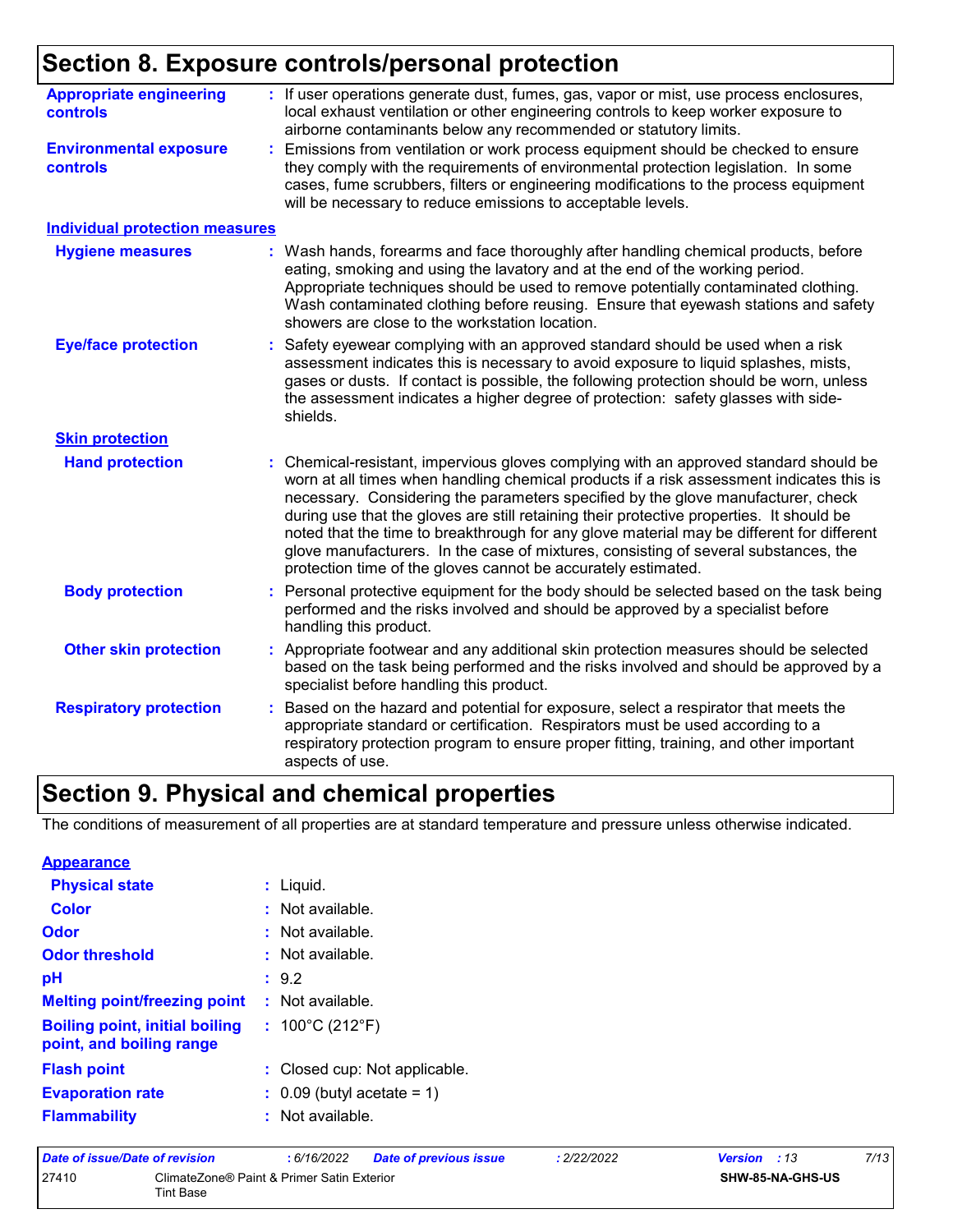### **Section 9. Physical and chemical properties**

| Lower and upper explosion<br>limit/flammability limit | : Not available.                                               |
|-------------------------------------------------------|----------------------------------------------------------------|
| <b>Vapor pressure</b>                                 | : $2.3$ kPa (17.5 mm Hg)                                       |
| <b>Relative vapor density</b>                         | : 1 [Air = 1]                                                  |
| <b>Relative density</b>                               | : 1.18                                                         |
| <b>Solubility</b>                                     | : Not available.                                               |
| <b>Partition coefficient: n-</b><br>octanol/water     | : Not applicable.                                              |
| <b>Auto-ignition temperature</b>                      | $:$ Not available.                                             |
| <b>Decomposition temperature</b>                      | $:$ Not available.                                             |
| <b>Viscosity</b>                                      | Kinematic (40°C (104°F)): >20.5 mm <sup>2</sup> /s (>20.5 cSt) |
| <b>Molecular weight</b>                               | Not applicable.                                                |
| <b>Aerosol product</b>                                |                                                                |
| <b>Heat of combustion</b>                             | : $0.644$ kJ/g                                                 |

### **Section 10. Stability and reactivity**

| <b>Reactivity</b>                            | : No specific test data related to reactivity available for this product or its ingredients.              |
|----------------------------------------------|-----------------------------------------------------------------------------------------------------------|
| <b>Chemical stability</b>                    | : The product is stable.                                                                                  |
| <b>Possibility of hazardous</b><br>reactions | : Under normal conditions of storage and use, hazardous reactions will not occur.                         |
| <b>Conditions to avoid</b>                   | : No specific data.                                                                                       |
| Incompatible materials                       | : No specific data.                                                                                       |
| <b>Hazardous decomposition</b><br>products   | : Under normal conditions of storage and use, hazardous decomposition products should<br>not be produced. |

### **Section 11. Toxicological information**

### **Information on toxicological effects**

#### **Acute toxicity**

Not available.

#### **Irritation/Corrosion**

| <b>Product/ingredient name</b> | <b>Result</b>        | <b>Species</b> | <b>Score</b> | <b>Exposure</b>       | <b>Observation</b> |
|--------------------------------|----------------------|----------------|--------------|-----------------------|--------------------|
| Titanium Dioxide               | Skin - Mild irritant | Human          |              | 72 hours 300          |                    |
| Zinc Oxide                     | Eyes - Mild irritant | Rabbit         |              | lug l<br>24 hours 500 |                    |
|                                | Skin - Mild irritant | Rabbit         |              | l ma<br>24 hours 500  |                    |
|                                |                      |                |              | mg                    |                    |

#### **Sensitization**

Not available.

#### **Mutagenicity**

Not available.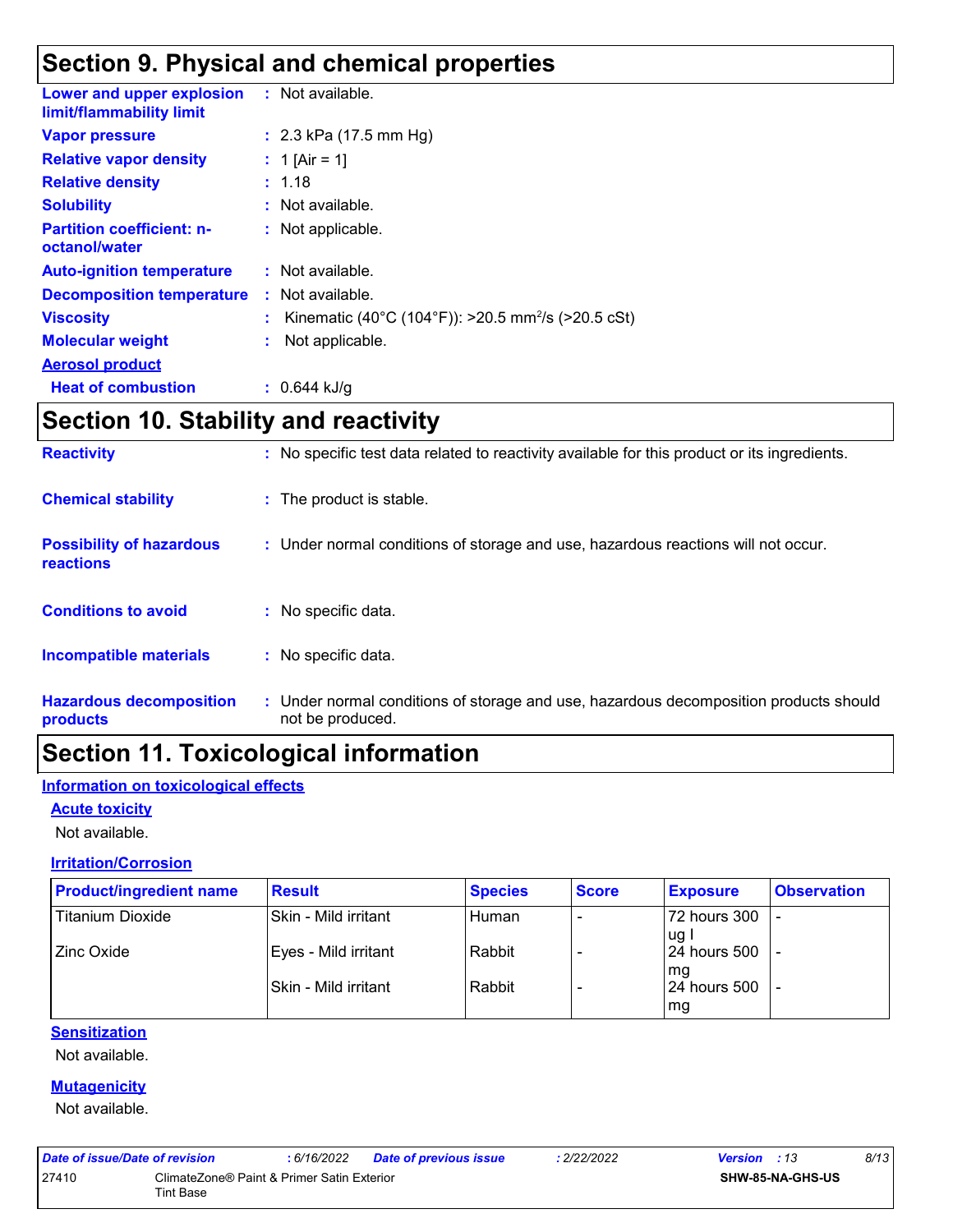### **Section 11. Toxicological information**

#### **Carcinogenicity**

Not available.

### **Classification**

| <b>Product/ingredient name</b>                                    | <b>OSHA</b> | <b>IARC</b> | <b>NTP</b>                      |
|-------------------------------------------------------------------|-------------|-------------|---------------------------------|
| l Titanium Dioxide<br>Cristobalite, respirable<br><b>I</b> powder |             | 2B          | Known to be a human carcinogen. |

#### **Reproductive toxicity**

Not available.

#### **Teratogenicity**

Not available.

#### **Specific target organ toxicity (single exposure)**

Not available.

#### **Specific target organ toxicity (repeated exposure)**

| <b>Name</b>                     | <b>Category</b> | <b>Route of</b><br><b>Lexposure</b> | <b>Target organs</b>     |
|---------------------------------|-----------------|-------------------------------------|--------------------------|
| Cristobalite, respirable powder | Category 1      | <b>l</b> inhalation                 | <b>respiratory tract</b> |

### **Aspiration hazard**

Not available.

| <b>Information on the likely</b><br>routes of exposure | : Not available.                                                                         |
|--------------------------------------------------------|------------------------------------------------------------------------------------------|
| <b>Potential acute health effects</b>                  |                                                                                          |
| <b>Eye contact</b>                                     | : No known significant effects or critical hazards.                                      |
| <b>Inhalation</b>                                      | : No known significant effects or critical hazards.                                      |
| <b>Skin contact</b>                                    | : No known significant effects or critical hazards.                                      |
| <b>Ingestion</b>                                       | : No known significant effects or critical hazards.                                      |
|                                                        | <b>Symptoms related to the physical, chemical and toxicological characteristics</b>      |
| <b>Eye contact</b>                                     | : No specific data.                                                                      |
| <b>Inhalation</b>                                      | : No specific data.                                                                      |
| <b>Skin contact</b>                                    | : No specific data.                                                                      |
| <b>Ingestion</b>                                       | : No specific data.                                                                      |
|                                                        | Delayed and immediate effects and also chronic effects from short and long term exposure |
| <b>Short term exposure</b>                             |                                                                                          |
| <b>Potential immediate</b><br>effects                  | : Not available.                                                                         |
| <b>Potential delayed effects</b>                       | $:$ Not available.                                                                       |
| <b>Long term exposure</b>                              |                                                                                          |
| <b>Potential immediate</b><br>effects                  | : Not available.                                                                         |
| <b>Potential delayed effects</b>                       | : Not available.                                                                         |
| <b>Potential chronic health effects</b>                |                                                                                          |

| Date of issue/Date of revision |           | : 6/16/2022                                | Date of previous issue | : 2/22/2022 | <b>Version</b> : 13     | 9/13 |
|--------------------------------|-----------|--------------------------------------------|------------------------|-------------|-------------------------|------|
| 27410                          | Tint Base | ClimateZone® Paint & Primer Satin Exterior |                        |             | <b>SHW-85-NA-GHS-US</b> |      |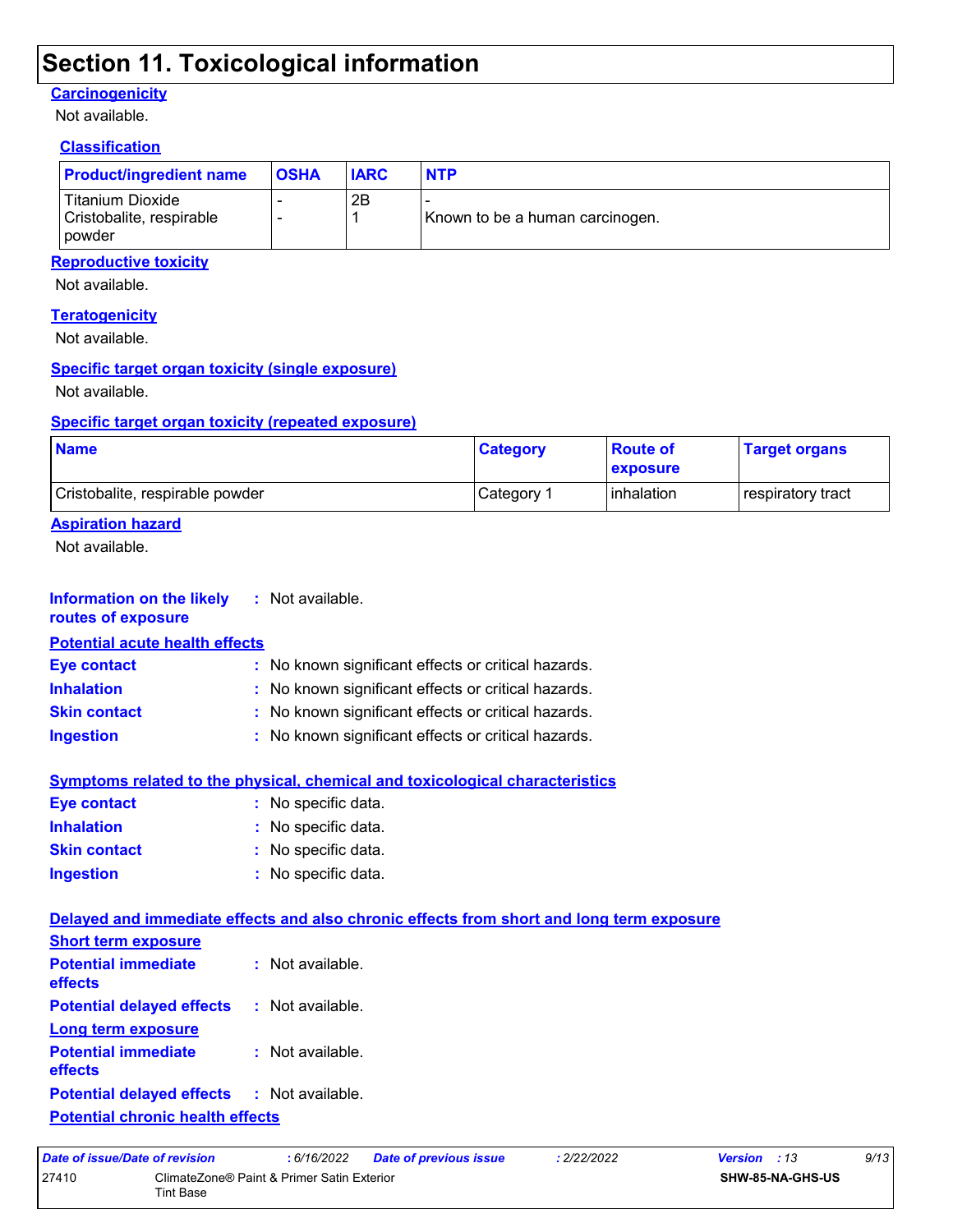### **Section 11. Toxicological information**

| Not available. |  |
|----------------|--|
|----------------|--|

| <b>General</b>               | : No known significant effects or critical hazards.                           |
|------------------------------|-------------------------------------------------------------------------------|
| <b>Carcinogenicity</b>       | : May cause cancer. Risk of cancer depends on duration and level of exposure. |
| <b>Mutagenicity</b>          | : No known significant effects or critical hazards.                           |
| <b>Teratogenicity</b>        | : No known significant effects or critical hazards.                           |
| <b>Developmental effects</b> | : No known significant effects or critical hazards.                           |
| <b>Fertility effects</b>     | : No known significant effects or critical hazards.                           |

**Numerical measures of toxicity** Not available. **Acute toxicity estimates**

### **Section 12. Ecological information**

#### **Toxicity**

| <b>Product/ingredient name</b> | <b>Result</b>                         | <b>Species</b>                      | <b>Exposure</b> |
|--------------------------------|---------------------------------------|-------------------------------------|-----------------|
| Titanium Dioxide               | Acute LC50 >1000000 µg/l Marine water | <b>Fish - Fundulus heteroclitus</b> | 196 hours       |
| <b>Zinc Oxide</b>              | Acute IC50 1.85 mg/l Marine water     | Algae - Skeletonema costatum        | 96 hours        |
|                                | Acute LC50 98 µg/l Fresh water        | Daphnia - Daphnia magna -           | 148 hours       |
|                                |                                       | l Neonate                           |                 |
|                                | Acute LC50 1.1 ppm Fresh water        | <b>Fish - Oncorhynchus mykiss</b>   | 96 hours        |

#### **Persistence and degradability**

Not available.

#### **Bioaccumulative potential**

| <b>Product/ingredient name</b> | ∣ LoqP <sub>ow</sub> | <b>BCF</b> | <b>Potential</b> |
|--------------------------------|----------------------|------------|------------------|
| Zinc Oxide                     |                      | 28960      | high             |

#### **Mobility in soil**

**Soil/water partition coefficient (KOC) :** Not available.

**Other adverse effects :** No known significant effects or critical hazards.

### **Section 13. Disposal considerations**

The generation of waste should be avoided or minimized wherever possible. Disposal of this product, solutions and any by-products should at all times comply with the requirements of environmental protection and waste disposal legislation and any regional local authority requirements. Dispose of surplus and non-recyclable products via a licensed waste disposal contractor. Waste should not be disposed of untreated to the sewer unless fully compliant with the requirements of all authorities with jurisdiction. Waste packaging should be recycled. Incineration or landfill should only be considered when recycling is not feasible. This material and its container must be disposed of in a safe way. Care should be taken when handling emptied containers that have not been cleaned or rinsed out. Empty containers or liners may retain some product residues. Avoid dispersal of spilled material and runoff and contact with soil, waterways, drains **Disposal methods :**

| Date of issue/Date of revision |                                                         | : 6/16/2022 | <b>Date of previous issue</b> | : 2/22/2022 | <b>Version</b> : 13 |                         | 10/13 |
|--------------------------------|---------------------------------------------------------|-------------|-------------------------------|-------------|---------------------|-------------------------|-------|
| 27410                          | ClimateZone® Paint & Primer Satin Exterior<br>Tint Base |             |                               |             |                     | <b>SHW-85-NA-GHS-US</b> |       |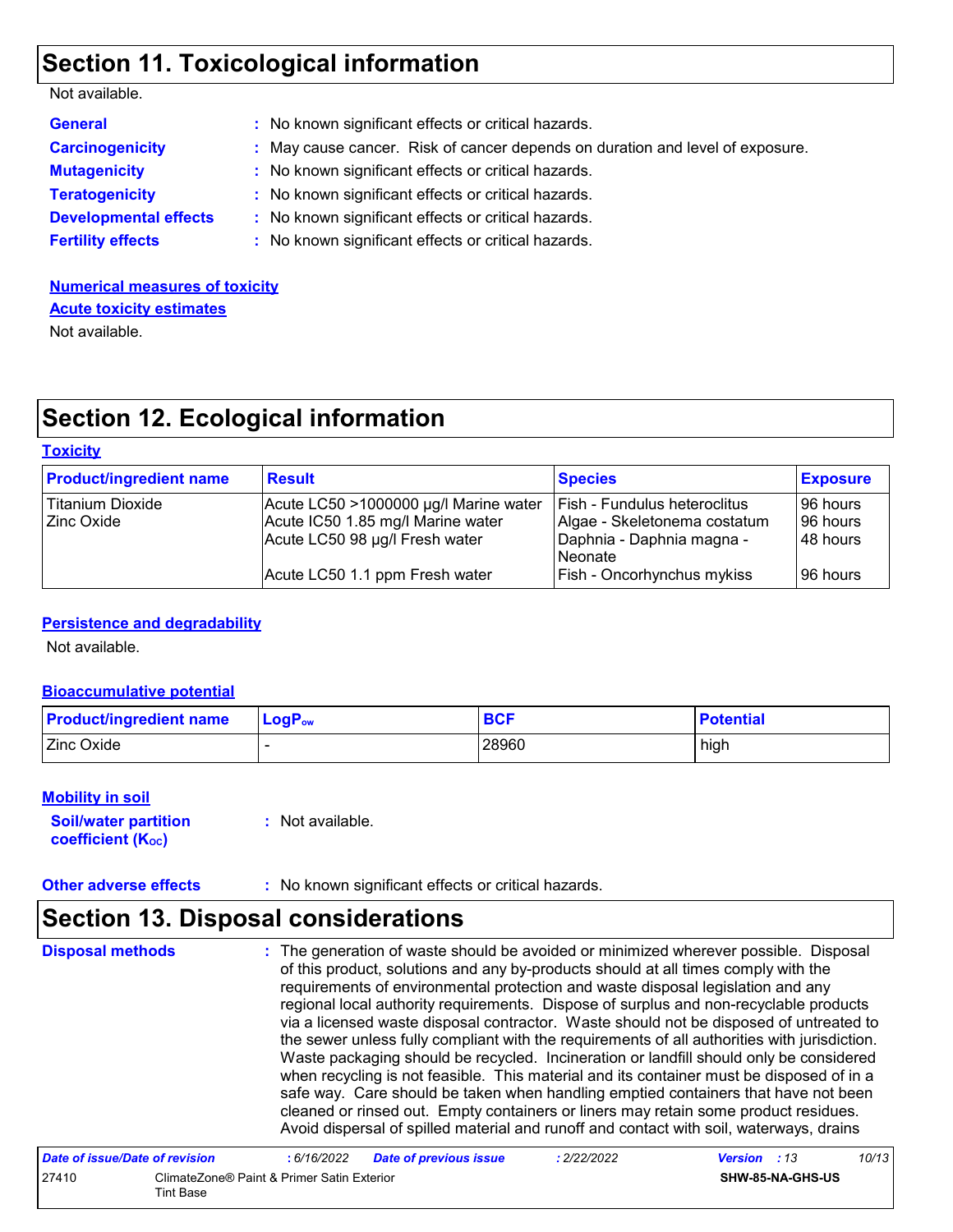### **Section 13. Disposal considerations**

and sewers.

# **Section 14. Transport information**

|                                      | <b>DOT</b><br><b>Classification</b> | <b>TDG</b><br><b>Classification</b> | <b>Mexico</b><br><b>Classification</b> | <b>IATA</b>                                                                                                                                                                                                                  | <b>IMDG</b>                                                                                                                                                                                                                                                                                                                                         |
|--------------------------------------|-------------------------------------|-------------------------------------|----------------------------------------|------------------------------------------------------------------------------------------------------------------------------------------------------------------------------------------------------------------------------|-----------------------------------------------------------------------------------------------------------------------------------------------------------------------------------------------------------------------------------------------------------------------------------------------------------------------------------------------------|
| <b>UN number</b>                     | Not regulated.                      | Not regulated.                      | Not regulated.                         | <b>UN3082</b>                                                                                                                                                                                                                | <b>UN3082</b>                                                                                                                                                                                                                                                                                                                                       |
| <b>UN proper</b><br>shipping name    | $\blacksquare$                      | $\overline{\phantom{a}}$            |                                        | <b>ENVIRONMENTALLY</b><br><b>HAZARDOUS</b><br>SUBSTANCE,<br>LIQUID, N.O.S.<br>(Zinc Oxide,<br>Diuron)                                                                                                                        | <b>HAZARDOUS</b><br>SUBSTANCE,<br>LIQUID, N.O.S.<br>(Zinc Oxide,<br>Diuron). Marine<br>pollutant (Zinc<br>Oxide, Diuron)                                                                                                                                                                                                                            |
| <b>Transport</b><br>hazard class(es) | $\blacksquare$                      | $\overline{\phantom{a}}$            |                                        | 9<br>⊻                                                                                                                                                                                                                       | 9<br>$\bigoplus$                                                                                                                                                                                                                                                                                                                                    |
| <b>Packing group</b>                 | $\blacksquare$                      | $\blacksquare$                      |                                        | $\ensuremath{\mathsf{III}}\xspace$                                                                                                                                                                                           | <b>ENVIRONMENTALLY</b><br>$\mathop{\rm III}\nolimits$<br>Yes.<br>This product is not<br>regulated as a<br>dangerous good<br>when transported<br>in sizes of $\leq$ 5 L or<br>≤5 kg, provided<br>the packagings<br>meet the general<br>provisions of<br>4.1.1.1, 4.1.1.2<br>and 4.1.1.4 to<br>4.1.1.8.<br><b>Emergency</b><br>schedules F-A, S-<br>E |
| <b>Environmental</b><br>hazards      | No.                                 | No.                                 | No.                                    | Yes.                                                                                                                                                                                                                         |                                                                                                                                                                                                                                                                                                                                                     |
| <b>Additional</b><br>information     | $\blacksquare$                      | $\blacksquare$                      |                                        | This product is<br>not regulated as<br>a dangerous<br>good when<br>transported in<br>sizes of ≤5 L or<br>≤5 kg, provided<br>the packagings<br>meet the general<br>provisions of<br>5.0.2.4.1,<br>5.0.2.6.1.1 and<br>5.0.2.8. |                                                                                                                                                                                                                                                                                                                                                     |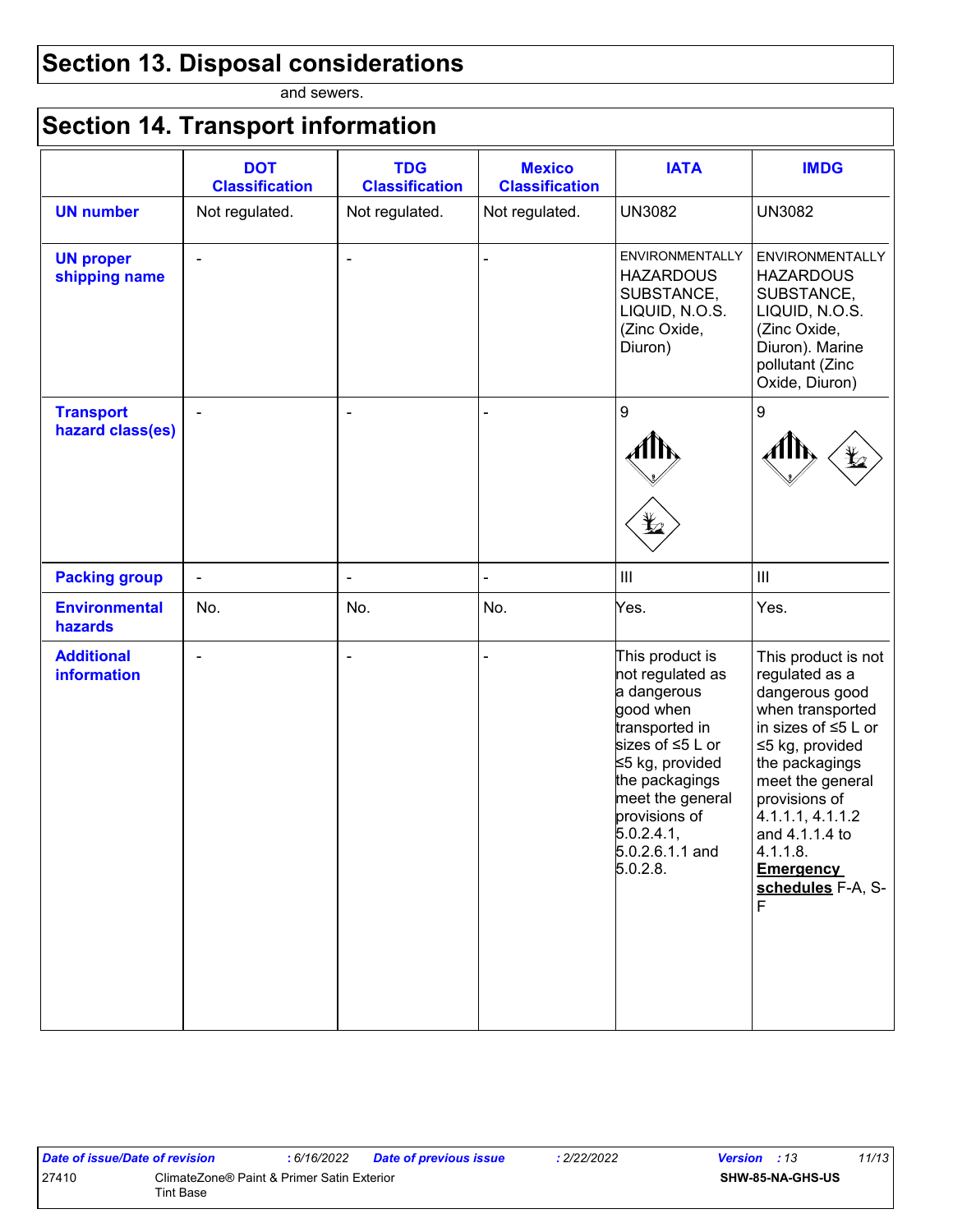### **Section 14. Transport information**

| <b>Special precautions for user :</b>                    |    | Multi-modal shipping descriptions are provided for informational purposes and do not<br>consider container sizes. The presence of a shipping description for a particular<br>mode of transport (sea, air, etc.), does not indicate that the product is packaged<br>suitably for that mode of transport. All packaging must be reviewed for suitability<br>prior to shipment, and compliance with the applicable regulations is the sole<br>responsibility of the person offering the product for transport. People loading and<br>unloading dangerous goods must be trained on all of the risks deriving from the<br>substances and on all actions in case of emergency situations. |
|----------------------------------------------------------|----|-------------------------------------------------------------------------------------------------------------------------------------------------------------------------------------------------------------------------------------------------------------------------------------------------------------------------------------------------------------------------------------------------------------------------------------------------------------------------------------------------------------------------------------------------------------------------------------------------------------------------------------------------------------------------------------|
| <b>Transport in bulk according</b><br>to IMO instruments | ж. | Not available.                                                                                                                                                                                                                                                                                                                                                                                                                                                                                                                                                                                                                                                                      |

: Not available. **Proper shipping name :**

### **Section 15. Regulatory information**

**TSCA 5(a)2 proposed significant new use rules**: 2-Methyl-4-isothiazolin-3-one; 5-Chloro-2-methylisothiazolinone

#### **SARA 313**

SARA 313 (40 CFR 372.45) supplier notification can be found on the Environmental Data Sheet.

#### **California Prop. 65**

WARNING: This product contains chemicals known to the State of California to cause cancer and birth defects or other reproductive harm.

| International regulations |
|---------------------------|
|---------------------------|

| <b>International lists</b> | <b>Australia inventory (AllC): Not determined.</b>           |  |  |  |  |
|----------------------------|--------------------------------------------------------------|--|--|--|--|
|                            | China inventory (IECSC): Not determined.                     |  |  |  |  |
|                            | Japan inventory (CSCL): Not determined.                      |  |  |  |  |
|                            | Japan inventory (ISHL): Not determined.                      |  |  |  |  |
|                            | Korea inventory (KECI): Not determined.                      |  |  |  |  |
|                            | New Zealand Inventory of Chemicals (NZIoC): Not determined.  |  |  |  |  |
|                            | Philippines inventory (PICCS): Not determined.               |  |  |  |  |
|                            | Taiwan Chemical Substances Inventory (TCSI): Not determined. |  |  |  |  |
|                            | Thailand inventory: Not determined.                          |  |  |  |  |
|                            | Turkey inventory: Not determined.                            |  |  |  |  |
|                            | Vietnam inventory: Not determined.                           |  |  |  |  |

### **Section 16. Other information**

**Hazardous Material Information System (U.S.A.)**



**The customer is responsible for determining the PPE code for this material. For more information on HMIS® Personal Protective Equipment (PPE) codes, consult the HMIS® Implementation Manual.**

**Caution: HMIS® ratings are based on a 0-4 rating scale, with 0 representing minimal hazards or risks, and 4 representing significant hazards or risks. Although HMIS® ratings and the associated label are not required on SDSs or products leaving a facility under 29 CFR 1910.1200, the preparer may choose to provide them. HMIS® ratings are to be used with a fully implemented HMIS® program. HMIS® is a registered trademark and service mark of the American Coatings Association, Inc.**

**Procedure used to derive the classification**

| <b>Classification</b>         | <b>Justification</b> |
|-------------------------------|----------------------|
| CARCINOGENICITY - Category 1A | Calculation method   |

| Date of issue/Date of revision |                                                                | : 6/16/2022 | <b>Date of previous issue</b> | : 2/22/2022 | <b>Version</b> : 13 |                         | 12/13 |
|--------------------------------|----------------------------------------------------------------|-------------|-------------------------------|-------------|---------------------|-------------------------|-------|
| 27410                          | ClimateZone® Paint & Primer Satin Exterior<br><b>Tint Base</b> |             |                               |             |                     | <b>SHW-85-NA-GHS-US</b> |       |